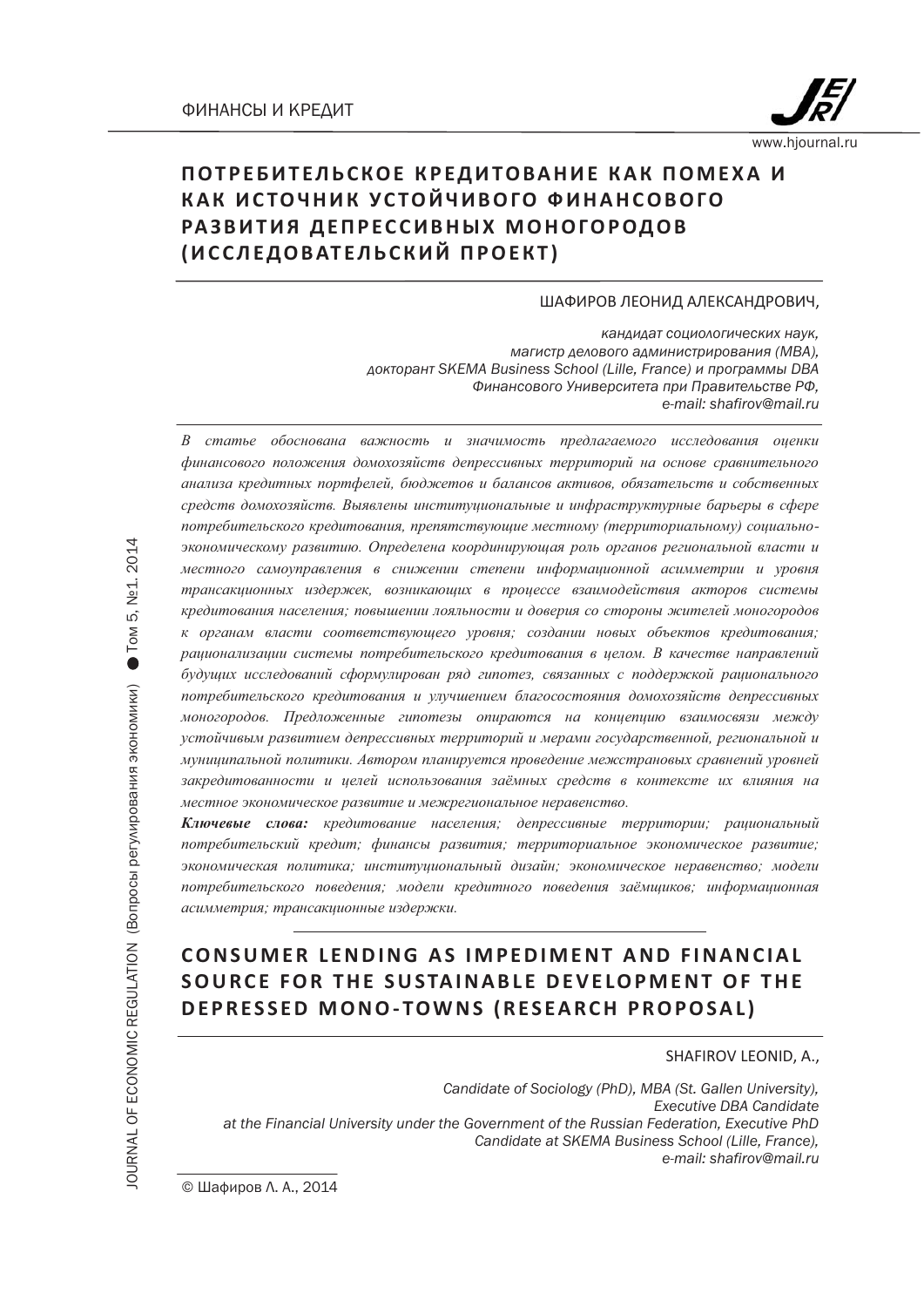*Importance and relevance of research aimed at assessing financial position of households in depressed areas on the basis of comparative analyses of loan portfolios, budgets and balances of assets, liabilities and equity capitals of households are asserted. Institutional and infrastructural barriers of consumer loans impeding local social-economic development are revealed. The coordinative role of the regional and municipal authorities in reducing information asymmetry and transaction costs of interactions between the actors of the lending system; increasing loyalty and trust of mono-town residents to public authorities; creation of innovative purpose loan products; improving consumer loans sustainability on the whole is defined. As a part of the future research, a number of hypotheses related to supporting the sustainable consumer lending and improve households' wellbeing in the depressed mono-towns are introduced in context of interdependence between sustainable development of depressed areas and federal, regional and municipal policies. A series of crosscountry comparisons of overindebtedness and lending purposes in terms of their influence on local economic development in different countries and interregional disparities, is proposed as the section of further study.* 

*Keywords: lending to individuals; depressed area; sustainable consumer loan; development finance; local economic development; economic policy; institutional design; economic inequality; consumption patterns; patterns of borrowing behavior; information asymmetry; transaction costs.* 

## *JEL: G21, G28, O18, R51, R58.*

### **1. Introduction. Russian depressed areas: households' financial position**

In Russia, the urgency of the issue of interregional disparities becomes clearly visible in the ranking of countries with the maximum difference in per capita GRP (gross regional product) value between the "poorest" and the "richest" regions, where Russia proudly appears with the third highest record. According to the National Bureau of Economic Research of the USA, per capita GRP in the «richest» region of Russia is more than 25 times exceeds per capita GRP in the «poorest» region (*Gennaioli et al., 2013*).

At the same time, Russian researchers who prefer to estimate interregional disparities applying the differences in average wage, income per capita, and unemployment rate, rather than the difference in GRP, note that interregional differences in the Russian Federation have decreased substantially since 2005 and have reached EU levels (*Guriev* and *Vakulenko, 2013*).

It should be noticed, however, that in a different research paper the same authors argued that there is a lack of data required for analysis of the intraregional disparities, including growing wealth gaps between mono-industrial towns and regional centers; the authors also notice the importance of capital flows and levels of development of the financial infrastructure for interregional convergence. The latter statement proves the topicality of the research of lending to individuals in depressed mono-towns (*Guriev*  and *Vakulenko, 2012*).

Besides, it is assumed that the estimation of levels of intraregional and interregional economic disparities must be based not only on the size of the GDP per capita, average salary, average income per capita, unemployment rate, but rather on the real household disposable income and discretionary household income (after-tax income minus utility bills and loan payments). It appears to be relevant in this regard to study the issues of Russian household debt burden and factors affecting risk of overindebtedness, especially in depressed areas.

An increasing number of the advocates of emigration encouragement policy, among both academic scholars and public administration experts, argue for the necessity for urban resettlement (including metropolitan areas) of the depressed areas residents (*Sinyaeva, 2013; Ministry of Regional Development, 2013*).

Nevertheless, still important are the issues related to:

– feasibility and (or) reasonability of implementing the single regional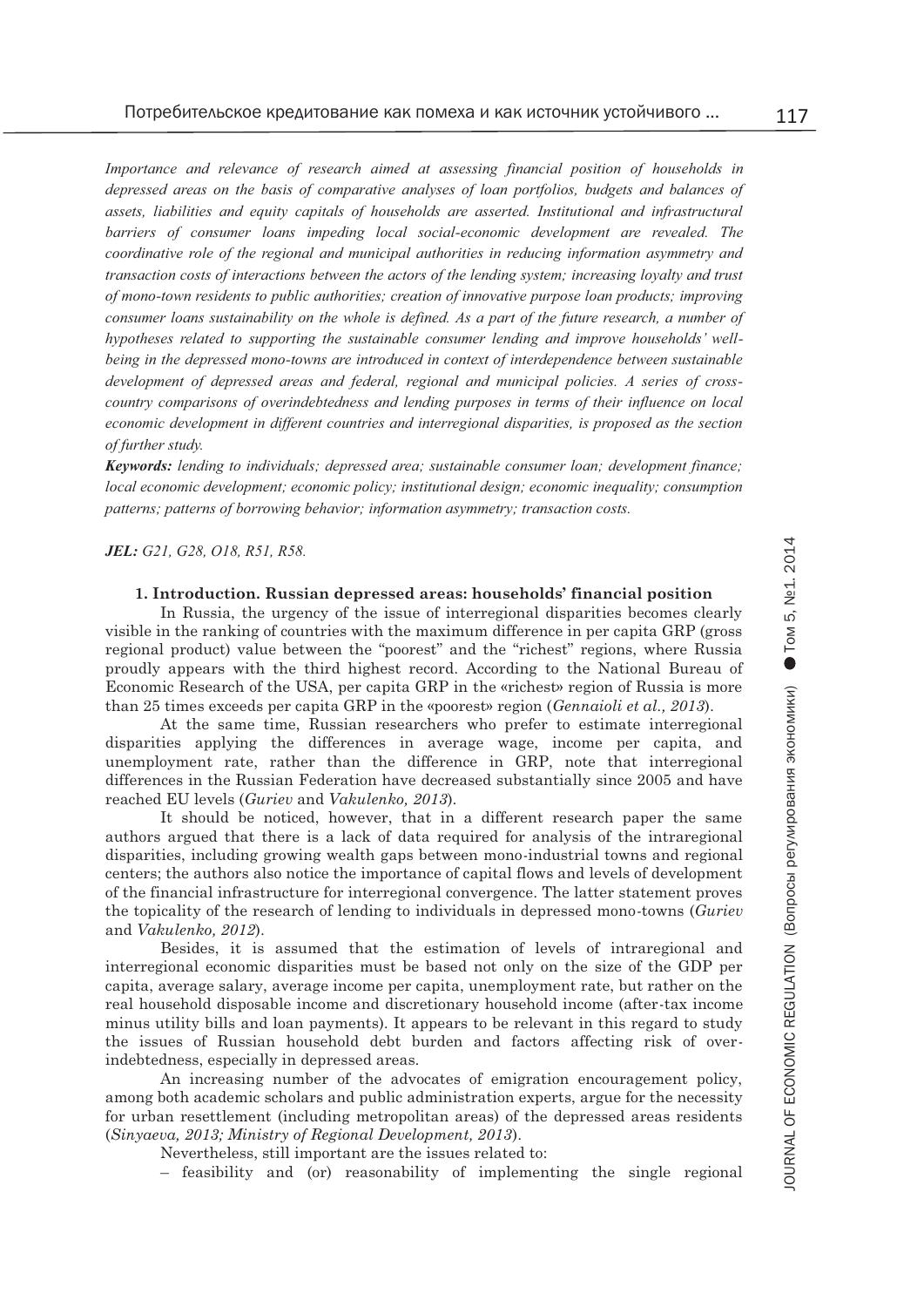development model based on principles of migration, differentiation, and concentration, which means the support of migration of distressed territories population to large metropolitan areas (*Mikhailova, 2011. P. 100; Gorzelak, 2011. P. 19*);

– ensuring decent living standards for depressed area residents who are not willing or are unable to migrate to bigger cities;

– reasoning behind the decisions made within the frames of agglomeration type plans for strategic development of territories, and influence of these decisions on future potential and perspectives for small towns, including mono-industrial ones, experiencing human capital outflow at present.

All the above confirms the importance and relevance of author's future research aimed at assessing financial position of households in depressed areas on the basis of comparative analyses of loan portfolios, budgets and balances of assets, liabilities and equity capitals of households.

Of particular interest is the identification of the factors related to lending to households, which significantly affect (or may affect): the household welfare; the level of socio-economic development of the area; the effectiveness of consumer behavior (including borrowing behavior) patterns; the degree and type of economic inequality («excessive inequality», «normal inequality»); the mobility of depressed area residents. Future research goals include identification of infrastructural and institutional barriers that prevent positive effects of these factors, as well as design and implementation of national, regional, and municipal policy measures which could potentially improve sustainability of lending to individuals, increasing the market potential of sustainable consumer lending.

In the context of local (regional) socio-economic development, sustainable consumer loan implies that the loans granted to individuals in a given area are characterized by purposes, conditions, and terms which are harmonized with program goals and objectives of local socio-economic development. At that, using sustainable consumer loan should not negatively affect the long-term financial well-being of the borrower (taking into account the value of items of movable and immovable property) (*OECD*).

Figure 1 illustrates interdependence between the major categories in the system of lending to individuals in context of improving the sustainability of lending in depressed areas.



*Fig. 1. Improving sustainability of lending to households in depressed areas: interdependence between major categories*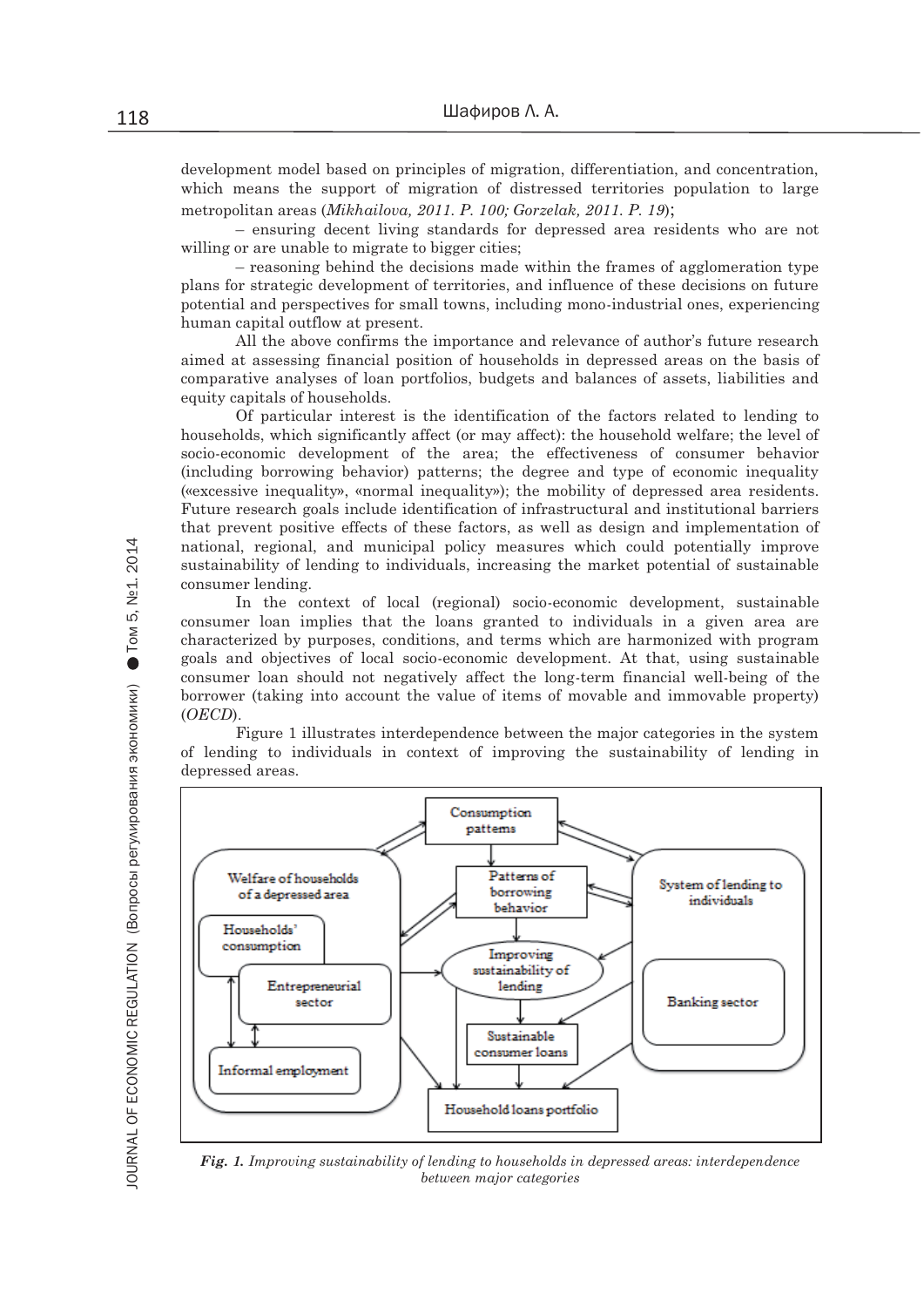Despite the lack of comparative studies, it is expected, using government statistics and analyzing interview data, to confirm that taxes, utility bills, and loan payments take up a much larger spending's share of households in depressed areas, in comparison with the share of similar payments in household spending in big cities.

Among possible causes for high tax burden of households in small towns and settlements are the following ones:

– local government budgets are mostly deficient (4,8% in 2012), the municipalities are largely dependent on intergovernmental transfers (IGT share exceeded 30% in 75,6% of the municipalities) (*Ministry of Finance…, 2013. P. 11, 20*);

– due to lack of own tax sources, local authorities of depressed towns are forced to set maximum rates for land taxes, taxes on personal property; they are forced to determine and set the highest rates for cadastral valuation of lands and inventory values of residential real estate;

– predominant use of per capita funding principle by determining and calculation of intergovernmental transfers to municipalities, resulting in subsidies to equalize fiscal capacity not providing enough funding for a network of local agencies and organizations, which offer services to the residents of small towns.

Possible reasons for the excess of the utility payments of the small towns inhabitants compared with the same payments of the bigger cities inhabitants are the following ones:

– lack of financial resources for local authorities to co-finance activities for the improvement of municipal infrastructure, for energy-efficient home improvements;

– establishing tariffs for central heating service, water supply, and water sewage based on a cost oriented principle, which, with fewer consumers of public services in small communities, leads to the greater cost of these services as compared to rates in large cities (e.g., in the Rostov region heating tariffs set for the residents and organizations of mining areas are 40 to 90 per cent higher than rates set for the residents and organizations of the regional center and adjacent cities (*Annex 1…; The Regional Tariff Service…, 2012a, 2012b, 2012c*).

Economic plight of the depressed mono-towns inhabitants is aggravated by their onerous debt burden which is higher than the debt burden of residents of megapolises (*Shafirov, 2013b*). However, precisely those households that are concerned about the development perspectives of their native towns can provide financial resources for the sustainable development of the depressed areas (*Donchevsky, Shafirov* and *Karlina, 2013*).

### **2. Improving sustainability of lending to individuals: theoretical framework**

The author puts forward a hypothesis, that within the frame work of the Program of improvement of depressed areas, there is a need for establishing federal and local policies for development, implementation and promotion of purpose-oriented lending to households, harmonized with the goals and synchronized with the time frames of local social-economic development plans.

Theoretical framework for designing and application of appropriate policy measures rests on the fact that institutions, both formal and informal, either do or do not enhance human life as a whole (*Tool, 1996*), likewise the financial organizations which are guided by certain institutions can either promote local communities' welfare or impede it. In turn, coordinative mechanisms which mediate, at various levels, interactions between the financial organizations and state agencies in consumer lending, can become a source of values generation for inhabitants in different regions and municipalities.

Economic actors differ in their habits, customs, «instincts», as well as physical or material relations they are engaged in, and in techniques employed for adaptation to each other (*Veblen, 1934. P. 189*). It should be noticed, however, that «Habits govern behavior but habits are themselves subject to discretionary alteration when perceived circumstances suggest or demand revision» (*Tool, 1996*). Recognizing the significance of reconstitutive downward causation (*Hodgson, 2003*) on human habits, it appears obvious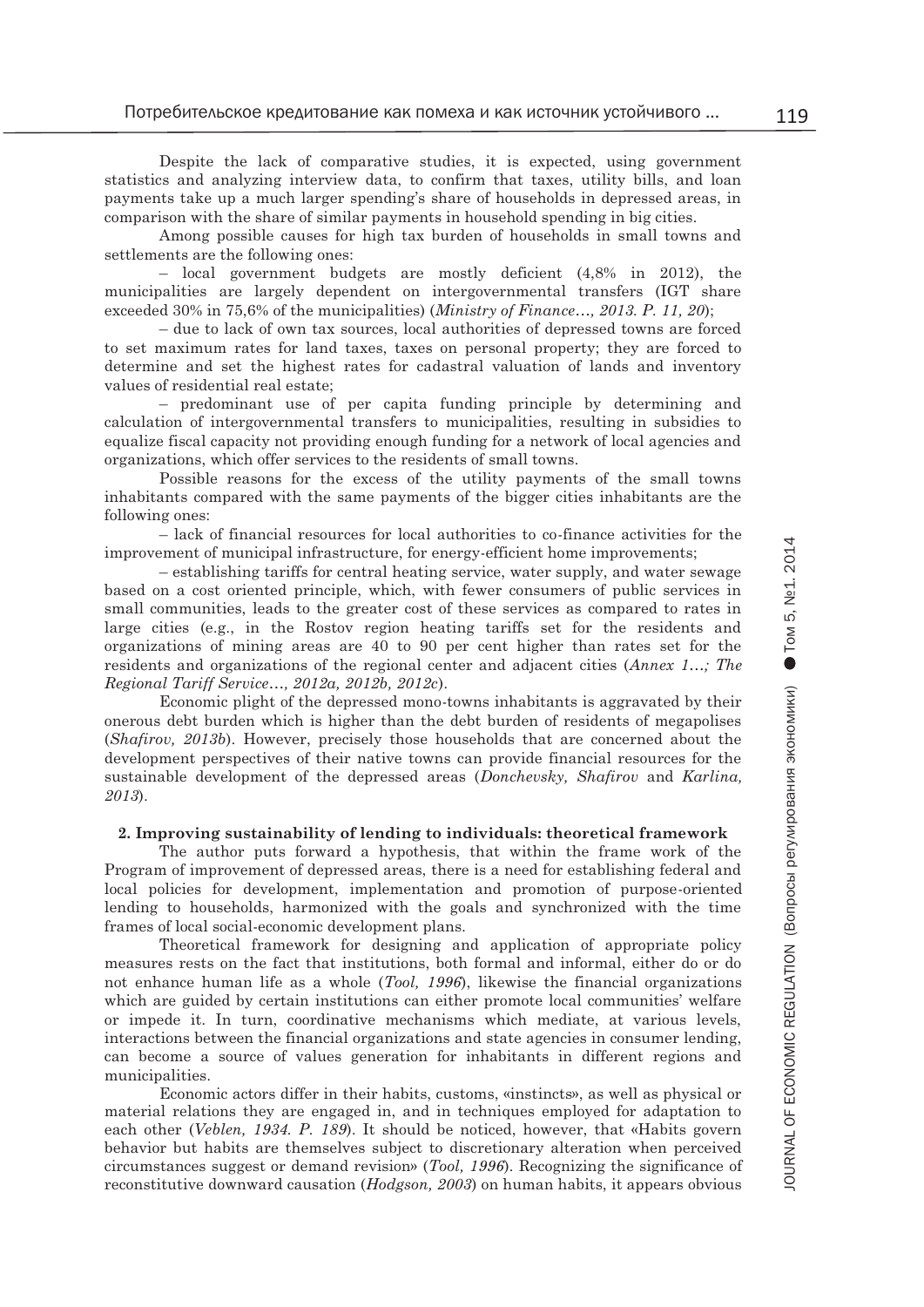that institutions can significantly alter and shape human behavior. Therefore, institutional policy elements construction seems to be an appropriate corrective measure providing implementation of rational behavior patterns of consumer lending. Herein, the term «sustainable development» implies harmonization of the borrowers' purposes with the long-term priorities established by the institutional state policy including national, municipal, and regional levels. Thus, the institutional design by authorities of either municipal or regional consumer lending policy can affect borrowers' behavior and result in alteration of loan purposes.

In other words, in the long perspective, improvements of sustainability of lending by affecting the individual borrowers' behavior patterns are determined by the features of institutions which refer to certain economic problems, and by their effectiveness. It is important to understand that institutional design is a qualitative factor of economic evolution. This implies that correspondence between the individual borrowers' purposes and objectives of territorial development is the important factor of sustainable economic growth. Meanwhile, the Central Bank of the Russian Federation has initially set the course intentionally aimed at manipulation with quantitative parameters (e.g., interest rate limiting, or classification depending on the loan amount) (*Aleshkina, 2013*). This course, followed by the Russian commercial banks, does not account for the alteration or the loan purpose itself. Rather, commercial banks deal with the same classification of loan types which is principally of «technical» character (including lender risk factor related to collateral for a loan).

Meanwhile, the purpose of the loan becomes the key characteristic for the depressive mono-towns traditionally supported by governmental subsidies: when the budget financing is not sufficient, financial (including borrowed) resources of mono-town inhabitants appear to be one of the most efficient instruments of sustainable socioeconomic development, the factor of harmonization of individual loan purpose with that of local community. At that, coordinative role of municipal or regional authorities should be aimed at social capital activation to enhance the individual well-being together with the development of the local community on the whole.

It has been suggested, therefore, that policies of lending to individuals, which are primarily based on reduction or infrastructural limitations and coordination of lending organizations activities, borrowing households and suppliers of goods and services, can and should promote the transformation of «money loan» (providing short term credit) into «capital loan», transformation of savings into investments, as well as creating incentives for households in depressed areas to overcome institutional dysfunctions which manifest themselves in inefficient behavioral patterns of households.

Thereafter, the role of local authorities in reducing transaction costs which occur in the process of interaction of lenders and borrowers, is of great importance. Lowering the level of information asymmetry concerning characteristics of the potential borrower prevents the problem of adverse selection, which manifests itself both in credit risk (e.g., default risk) and in risk of wasting credit resources (i.e., individual expenses structure inappropriate to the one which promotes certain community's social capital development).

When compared with the levels of over-indebtedness of households in regards to repayment of loans for household's budget in larger cites to those in depressed territories, the latter ones appear to be much higher. The following are some factors as to possible causes:

– mortgage availability remains tight for residents of small towns (due to lack of full-featured network of bank branches in small towns, caused by the absence and (or) low market value of mortgage collateral which could meet the requirements of lenders and mortgage refinancing organizations) $\frac{1}{1}$ ;

– patterns of borrowing behavior, as a result of institutional dysfunctions, are caused, among other things, by aggressive advertisement of credit cards, which tend to stimulate «conspicuous consumption», reflecting existing social environment, as well as

<sup>&</sup>lt;sup>1</sup> This proposition is indirectly confirmed by differences in structures of the total credit portfolio offered to households by Russian banks, compared to those offered in developed countries: the ratio of the total credit portfolio of residential mortgage loans to GDP in 2012 nearly reached 3% in Russia, while in European Union it exceeded 45%, in the U.S. reached almost 65%, in the Netherlands – more than 100% (*The Central Bank…, 2012. P. 43*).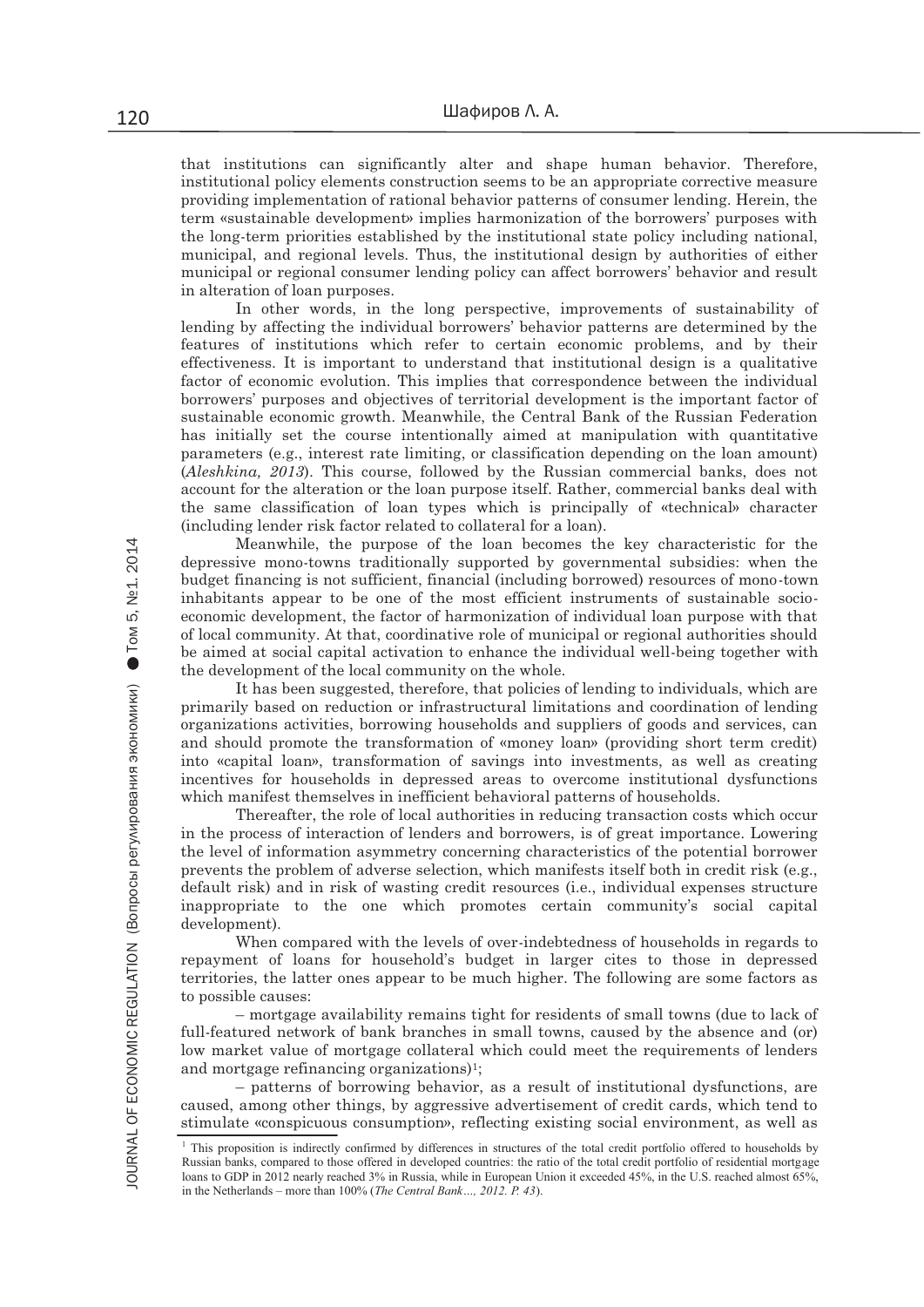by predatory lending practices based on low level of borrowers' financial literacy.

The latter suggests that, in depressive areas, traditional, or «ceremonial», values (*Ayres, 1961. P. 30–31*) based upon deeply rooted traditions and customs, dominate over the «instrumental» ones which are, being closely associated with the instinct of workmanship (*Veblen, 1934*), according to the original institutionalist tradition, promote efficient economic development. Educational programs and increase in knowledge, among other factors, make for the «instrumental» values.

Dichotomy principle postulated by Veblen, juxtaposed ceremonial versus technological or invidious versus non-invidious structure and conduct. («Invidious» means a «comparison of persons with a view to rating and grading them in respect of relative worth or value» (*Veblen, 1934. P. 34*)). Institutions, in turn, may well serve both invidious and non-invidious functions (*Tool, 1996*).

As for the conspicuous consumption, it should be treated as the phenomenon indicating that «desires and wants can not simply be read from economic behavior…, but that the interpretative and intentional problems of the actors must also enter into the picture» (*Mirowski, 1987*)*,* and that *«*serviceability» might actually be consistent with waste» (*Mirowski, 1987*).

Thus, prevalence of short and medium term non-purpose loans in the loan portfolio of Russian banks (56,4% – as of 1 November, 2011; 60,7% – as of 1 November, 2012 (*The Central Bank…, 2012. P. 43*)) results in a higher current debt burden for the Russian households (the ratio of loan repayments to income in Russia is at 15–20%, while in developed countries it is about 10%) (*The Central Bank…, 2012. P. 41*). Taking into account the projected debt and «municipal burden» on mono-towns residents, evaluation of interdependence between household lending and sustainable development of the depressed mono-towns is of particular importance.

# **3. Conclusions and Future Research**

The main policy directions at regional and municipal levels as illustrated in Figure 2 are related to supporting the sustainable consumer lending and enhancing households' well-being. In particular, regional and local authorities' activity could positively affect the household lending and result in: transaction costs and information asymmetry reducing; increasing loyalty and trust of mono-town residents to public authorities; creation of innovative purpose loan products; improving consumer loans sustainability on the whole.



*Fig. 2. Coordinating activities of regional and local authorities aimed at sustainable lending to individuals*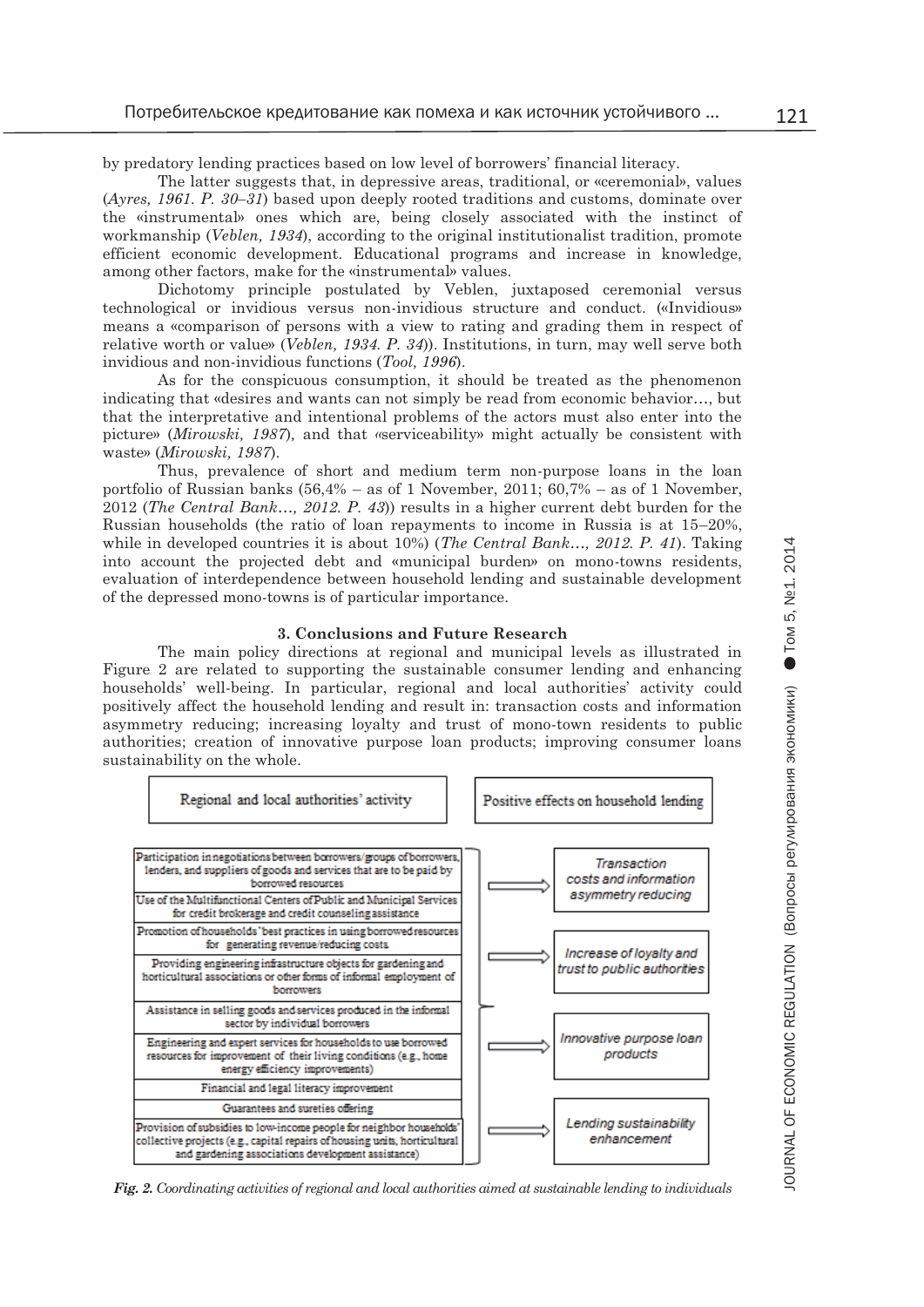In addition, the author expects that future research focus on the following hypotheses that are to be confirmed or rejected:

1. Regional and municipal policies aimed at equalization of the terms of lending to individuals are meant to stimulate sustainable lending to individuals to benefit depressed areas development by reducing transaction costs for borrowers and lenders, and will contribute to the welfare of the residents of depressed areas and their economic growth.

2. Social pressure from the co-signers, family members, and co-workers who are informed or may be informed about the facts of a borrower's bank debts, reduces the risk to lenders.

3. One of the possible instruments for reducing transaction costs for borrowers and lenders is the development and implementation by local and regional authorities, in cooperation with banks, of specialized loan products for households in depressed areas, – which are of interest to the groups of neighboring households, – with a minimum mutual responsibility of the team members for the fulfillment of liabilities to lenders by other households, or at least have neighboring households be interested in using borrowed resources by the neighbors for current purpose.

4. A significant share of households' debt to lenders consists of penalties, fines, and hidden fees. Withdrawing these requirements by the creditors will lead to an increase in demand for loans.

5. The reason for the current situation in terms of a high level of households debt load in Russia in general, and in depressed mono-towns of the country in particular, is the absence of a sufficient variety of loan purposes and types of collaterals owned by households in depressed areas.

6. If borrowers had an opportunity to get loans of a greater amount for a longer period of time with the same monthly payment, loans would be obtained for other purposes, which would have a positive impact on both the welfare of borrowers and local economic development.

To test the above mentioned hypotheses, the author intends to conduct a sample survey of borrowing behavior of the population in a depressed region, which includes: Town of Gukovo, Town of Zverevo, and Uglerodniy village.

Population of observed region as of January 1 2012:

 $-$  Town of Gukovo – 66.3 thousand (71,9%);

– Town of Zverevo and his administration subordinate settlements – 23,6 thousands including urban population  $-21.9$  thousand  $(23.8\%)$ ;

– Uglerodniy village – 4 thousand (4,3%).

Stratified sampling is planned to be taken, which implies a preliminary grouping of units of the general population on a geographic basis. Since these (administrative) units are in their nature typical groups, stratified sample can be classified as typical selection.

From a statistical perspective, stratification allows to divide the members of the population into as many homogeneous subgroups, as there would be necessary to assure that the variance within the set parameters of the derived subgroups was lower than the variance between them.

For the implementation of proportional selection of units from typical groups, it is essential to know in advance the amount of the total population *N*, and the volume of typical groups of *Nj*. At the first stage, the amount of households surveyed in each location is calculated by the following formula:

$$
n_j = n \frac{N_j}{N} = n \frac{N_j}{\sum N_j},
$$

where

 $n_i$  – sample size of  $i^{th}$  typical group;

*n* – total sample size;

 $N_i - i$ <sup>th</sup> typical group size;

*N* – total population size.

122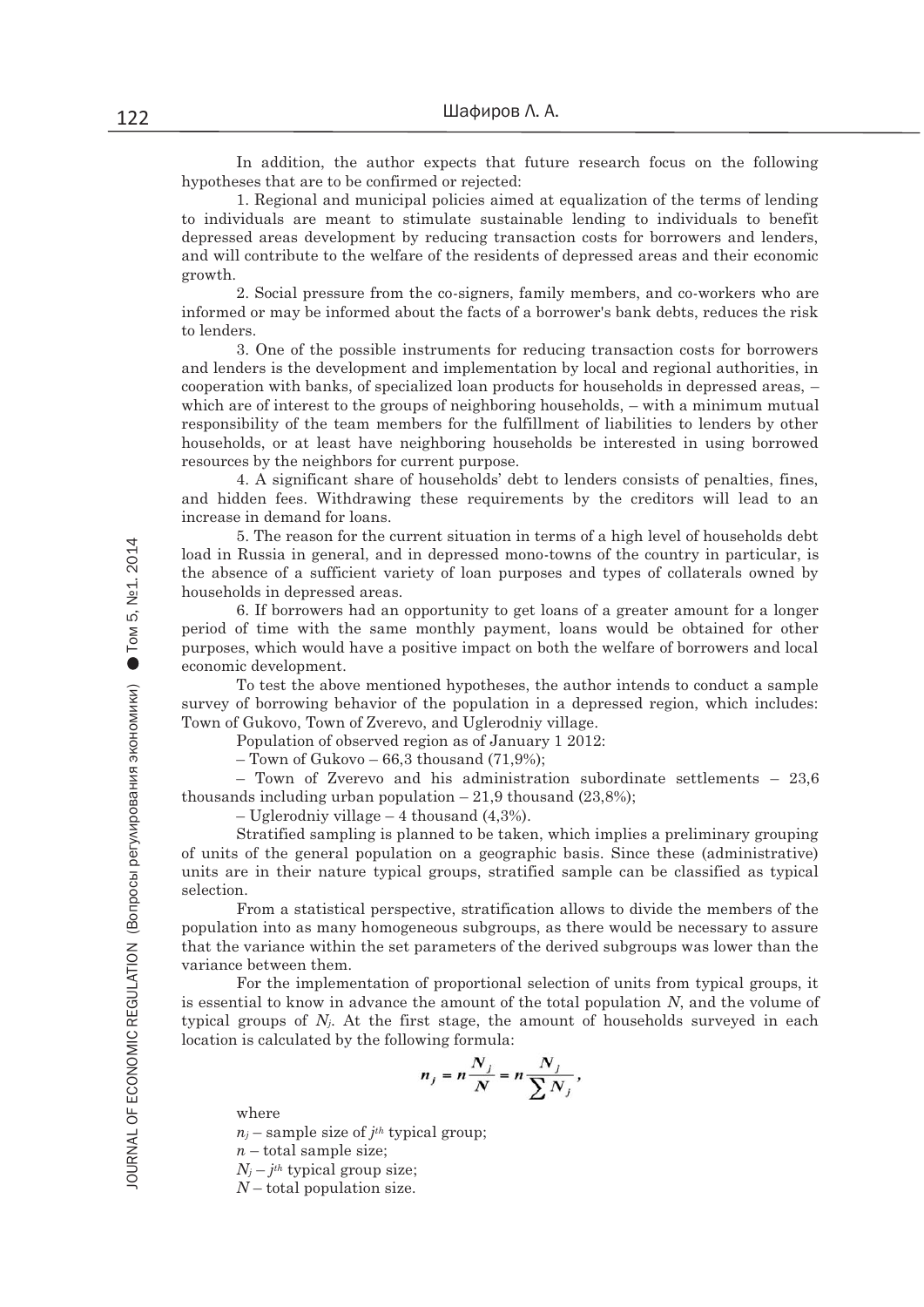Total population size  $N = 92.2$  thousands. The planned sample is 6.5% of the total population size with the selection of units in proportion to the number of units of typical groups, that is, 431 households are selected from the first settlement (Town of Gukovo); 143 households – from the second one (Town of Zverevo); and 26 households – of the third one (Uglerodnyi village).

In accordance with the survey findings, the following reporting forms are to be composed:

– credit portfolio of the respondent;

– total loan portfolio of the households of a given territory;

– potential portfolio of «rational» loans of the households in a given territory (demand-side estimates);

– balance of assets, liabilities and equity of the household;

– consolidated balance sheet of assets evaluation, liabilities and equity of households of a given area;

– respondents' assessment of factors positively influencing their decision to apply for a loan.

The author has a purpose neither to identify the underlying causes of depressive socio-economic and political status of researched territories and interregional and intraregional disparities, nor to develop and validate the full range of measures of monoindustrial towns' recovery. However, putting forward a hypothesis about the importance of the role of lending to households in the formation and elimination of institutional dysfunctions which affect local economic development, the author intends to analyze previously applied and currently utilized approaches to the improvement of problem territories in Europe, United States, and Canada.

Furthermore, a series of cross-country comparisons of levels of overindebtedness and lending purposes is planned by the author, in context of their influence on local economic development and interregional disparities, as well as perspectives of implementation of lending to individuals as an instrument for regional (local) economic development in different countries.

*Алёшкина Т.* (2013). ЦБ рассчитал ростовщическую ставку по потребительским займам. (http://www.rbcdaily.ru/finance/562949988967177 - Дата обращения: 20.09.2013).

*Дончевский Г. Н.* и *Шафиров Л. А.* (2013). К вопросу о построении финансовой модели устойчивого развития кластера домохозяйств // *TERRA ECONOMICUS*, Т. 11, № 2, Ч. 2.

*Дончевский Г. Н., Шафиров Л. А.* и *Карлина А. А.* (2013). Депрессивные территории: модель фазовой возгонки (концепция, рабочие гипотезы и программа исследования) // *ТЕRRА ECONOMICUS*, Т. 11, № 1, Ч. 3, с. 75–85. (http://sfedu.ru/ evjur/data/2013/journal11.1.3.pdf).

*Дончевский Г. Н., Шафиров Л. А.* и *Устина Н. А.* (2013). Демонстрационнотехнологический полигон как средство инноватизации результатов научной деятельности в области управления муниципальными образованиями // *Вопросы регулирования экономики (Journal of Economic Regulation)*, Т. 4, № 2, с. 69–86. (http://hjournal.ru/journals/jer4.2.pdf).

*Консультант Плюс* (2012). Инструкция Банка России от 03.12.2012 № 139-И «Об обязательных нормативах банков» (Зарегистрировано в Минюсте России 13.12.2012 № 26104). (http://www.consultant.ru/document/cons\_doc\_LAW\_139494/).

*Консультант Плюс* (2013). Положение о порядке формирования кредитными организациями резервов на возможные потери по ссудам, по ссудной и приравненной к ней задолженности (утв. Банком России 26.03.2004 № 254-П) (ред. от 06.09.2013) (Зарегистрировано в Минюсте России 26.04.2004 № 5774). (http:// www.consultant.ru/document/cons\_doc\_LAW\_152449/).

*Майровски Ф.* (2013). Философские основания институционалистской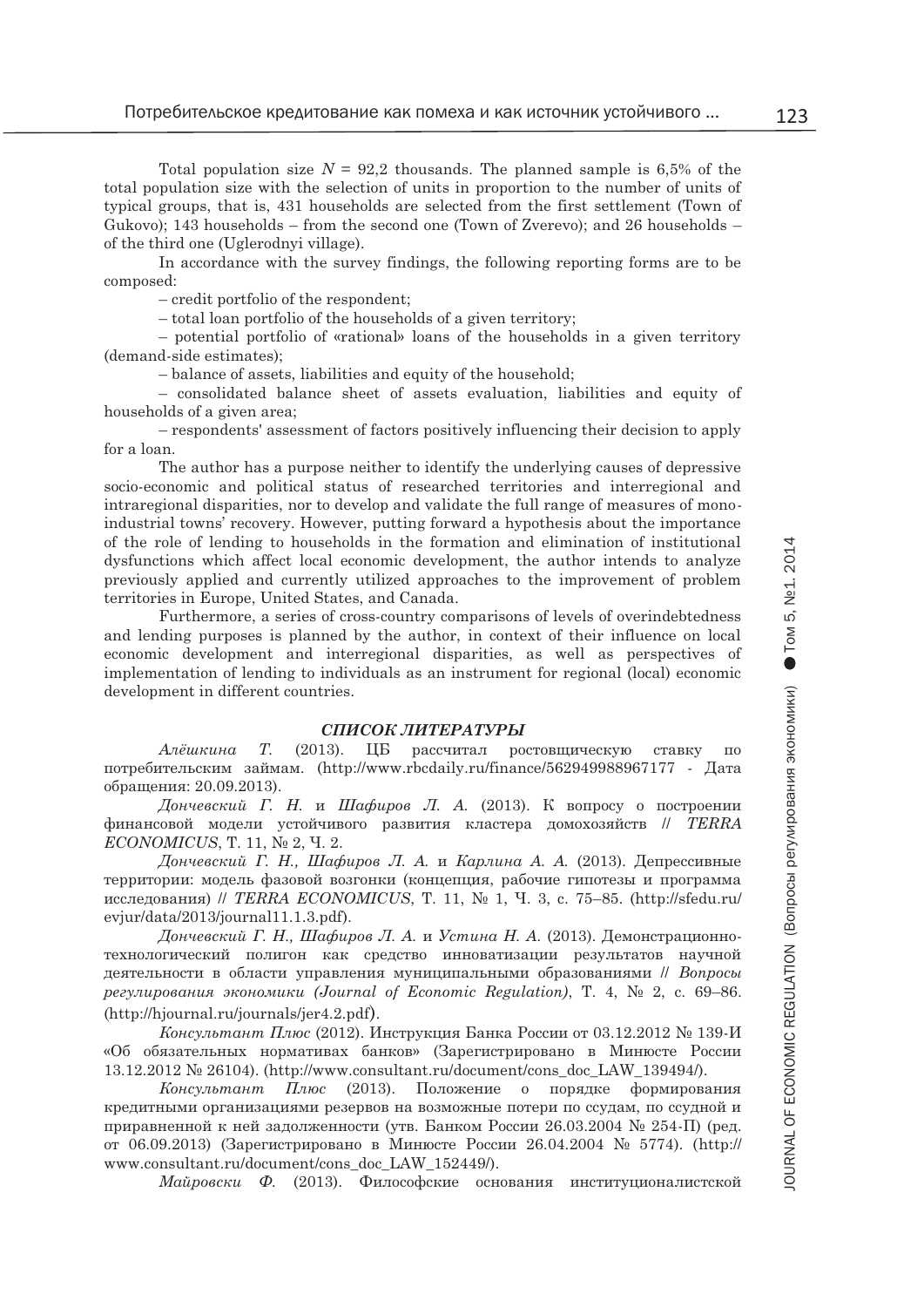экономики (часть II) // *TERRA ECONOMICUS*, Т. 11, № 3, с. 72–88.

*Министерство регионального развития Российской Федерации* (2013). Решение коллегии «Об итогах деятельности Министерства регионального развития Российской Федерации по стратегическому и территориальному планированию в Российской Федерации за 2012 год и задачах на 2013 год». 20 февраля 2013 г. (http:// www.minregion.ru/upload/documents/2013/03/190313-prot-r.pdf - Дата обращения: 18.08.2013).

*Министерство финансов Российской Федерации* (2013). Мониторинг местных бюджетов за 2012 год. (http://www1.minfin.ru/ru/reforms/local\_government/monitoring/ - Дата обращения: 25.05.2013).

*Михайлова Т. Н.* (2011). География – не судьба! (Комментарии к «Сибирскому проклятию» Ф. Хилл И К. Гэдди) // *Журнал институциональных исследований (Journal of Institutional Studies)*, Т. 3, № 1, с. 97–103. (http://ecsocman.hse.ru/ data/2011/05/13/1267066940/JIS-3.1-8.pdf).

*OECD*. Доход. Вводная информация. (http://www.oecdbetterlifeindex.org/ru/ topics/income-ru/).

*Приложение 1 к постановлению Региональной службы по тарифам Ростовской области,* 30.11.2011 № 23/4. Тарифы на тепловую энергию, поставляемую теплоснабжающими организациями потребителям, другим теплоснабжающим организациям Ростовской области, на период с 01.01.2012 по 30.06.2012. (http://rst.donland.ru/Data/Sites/18/media/postanov/0\_2011/23/23\_4прил1.pdf - Дата обращения: 30.06.2013).

*РБК* (2013). Оставшимся без работы моногорожанам дадут денег на переезд // *РБК*, 13 ноября. (http://top.rbc.ru/economics/13/11/2013/888326.shtml).

*Региональная служба по тарифам Ростовской области* (2012a). Постановление № 48/84 от 30.11.2012 г. «Об установлении тарифов на товары и услуги ОАО «Донская Водная Компания» (ОГРН 1096195002309), оказывающего услуги в сфере водоснабжения, водоотведения и очистки сточных вод, на 2013 год». (http://rst.donland.ru/Data/Sites/18/media/postanov/0\_2012/48/48\_84(сприл)1.pdf -Дата обращения: 30.06.2013).

*Региональная служба по тарифам Ростовской области* (2012б). Постановление № 52/3 от 19.12.2012 г. «Об установлении тарифов на тепловую энергию, поставляемую теплоснабжающей организацией потребителям, другим теплоснабжающим организациям города Гуково Ростовской области». (http:// rst.donland.ru/Data/Sites/18/media/postanov/0\_2012/52/52\_3.pdf - Дата обращения: 30.06.2013).

*Региональная служба по тарифам Ростовской области* (2012в). Постановление № 52/7 от 19.12.2012 г. «Об установлении тарифов на тепловую энергию, поставляемую теплоснабжающими организациями потребителям, другим теплоснабжающим организациям города Ростова-на-Дону». (http://rst.donland.ru/ Data/Sites/18/media/postanov/0\_2012/52/52\_7.pdf - Дата обращения: 30.06.2013).

*Синяева Ю.* (2013). Для агломераций могут сделать особый финансовый режим. (http://www.rbcdaily.ru/economy/562949986479525 - Дата обращения: 08.04.2013).

*Центральный Банк Российской Федерации* (2012). Обзор финансового рынка. Годовой обзор Банка России за 2012 год, вып. № 74. М.: Департамент исследований и информации Банка России. (http://www.cbr.ru/analytics/fin\_r/fin\_mark\_2012.pdf? pid=finmarket&sid=ITM\_49584 - Дата обращения: 30.05.2013).

*Шафиров Л. А.* (2013a). Повышение социальной эффективности кредитования населения как императив устойчивого развития // *Journal of Economic Regulation (Вопросы регулирования экономики)*, Т. 4, № 1, с. 124–134. (http://hjournal.ru/journals/ jer4.1.pdf).

*Шафиров Л. А.* (2013б). Современный бум потребительского кредитования в РФ: повышение социальной эффективности кредитования населения как мера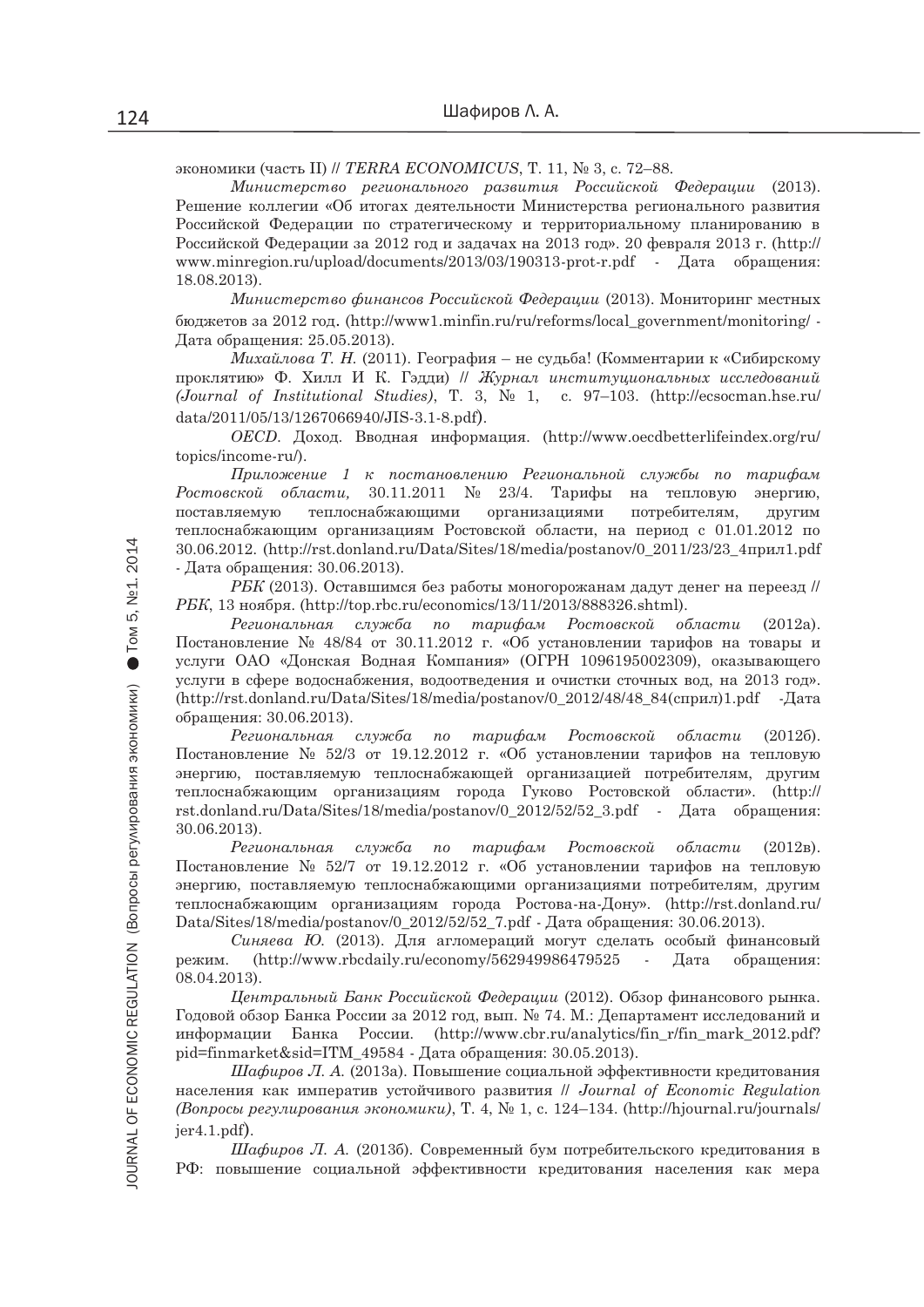антициклического регулирования // *ТЕRRА ECONOMICUS*, Т. 11, № 1, Ч. 2, с. 34– 42. (http://sfedu.ru/evjur/data/2013/journal11.1.2.pdf).

*Ayres C.* (1961). Towards a Reasonable Society*.* Austin: University of Texas.

*Gennaioli N., La Porta R., Lopez de Silanes F.* and *Shleifer A.* (2013). Growth in Regions. NBER Working Paper Series. (http://www.nber.org/papers/w18937.pdf. Access Date: September, 2013).

*Gorzelak G.* (2011). Doctrines of Regional Policies – Their Virtues and Limitations. Polish Presidency of the Council of the EU. Seminar on Territorial Dimension of Development Policies. Seminar Papers and Proceedings. 18–19 July 2011, Ostróda, Poland. (http://www.mrr.gov.pl/english/Regional\_Development/Presidency/ event\_shedule/Documents/Seminar\_%20Papers\_and\_Proceedings.pdf - Access Date: 10.07.2013).

*Guriev S.* and *Vakulenko E. S.* (2012). Convergence between Russian Regions. Centre for Economic and Financial Research at New Economic School, no. 180. (http:// publications.hse.ru/preprints/66963239 - Access Date: August, 2013).

*Guriev S.* and *Vakulenko E. S.* (2013). Internal Migration and Interregional Convergence in Russia. SSRN Working Paper Series. SSRN Working Paper Series. Social Science Research Network, 2013. № 2200539. (http://publications.hse.ru/ preprints/74217433 - Access Date: August, 2013).

*Hodgson G. M.* (2003). The Hidden Persuaders: Institutions and Individuals in Economic Theory // *Cambridge Journal of Economics*, no. 27.

*President of Russia* (2013). Instructions Following Meeting on Economic Issues. June 11. (http://eng.kremlin.ru/news/5569).

*The Russian Government* (2013). Government Meeting. Agenda: Additional Support for Small and Medium-sized Businesses and 13 other Issues. 03 October. (http:// government.ru/en/news/6634).

*Tool M. R.* (1996). A Neoinstitutional Theory of Social Change in Veblen's «The Theory of the Leisure Class». Elegant Technology: Economic Prosperity through Environmental Renewal. (http://www.elegant-technology.com/TVAtool.html - Access Date: 01.10.2013).

*Veblen T.* (1914). The Instinct of Workmanship. New York: Macmillan.

*Veblen T.* (1934). Essays in Our Changing Order. New York: Viking.

*REFERENCES Aleshkina T.* (2013). Central Bank Has Calculated an Interest Rate for Consumer Loans. (http://www.rbcdaily.ru/finance/562949988967177 - Access Date: 20.09.2013). (in Russian).

*Donchevsky G. N.* and *Shafirov L. A.* (2013). Constructing the Financial Model of Sustainable Development of the Household Cluster. *TERRA ECONOMICUS*, vol. 11, no. 2, p. 2. (in Russian).

*Donchevsky G. N., Shafirov L. A.* and *Karlina A. A.* (2013). The Depressed Territories: Phase Sublimation Model (Concept, Hypothesis and Research Programs). *ТЕRRА ECONOMICUS*, vol. 11, no. 1, part 3, pp. 75–85. (http://sfedu.ru/evjur/ data/2013/journal11.1.3.pdf). (in Russian).

*Donchevsky G. N.*, *Shafirov L. A.* and *Ustina N. A.* (2013). Demonstration – Technological Ground as a Means of Scientific Findings Implementation in Municipal Governance. *Journal of Economic Regulation*, vol. 4, no. 2, pp. 69–86. (http://hjournal.ru/ journals/jer4.2.pdf). (in Russian).

*Consultant Plus* (2012). Instructions of the Central Bank of the Russian Federation about Obligatory Standards of Banks of December 3, 2012 no. 139-I. (Registered by the Ministry of Justice of the Russian Federation on December 13, 2012 no. 26104). (http://www.consultant.ru/document/cons\_doc\_LAW\_139494/). (in Russian).

*Consultant Plus* (2013). Direction «On the Formation Lending Organization Allowance for Possible Loan Losses, Loan and Similar Debt» (ratified by the Central Bank of the Russian Federation on March 26, 2004 no. 254-P) (ed. on September 06,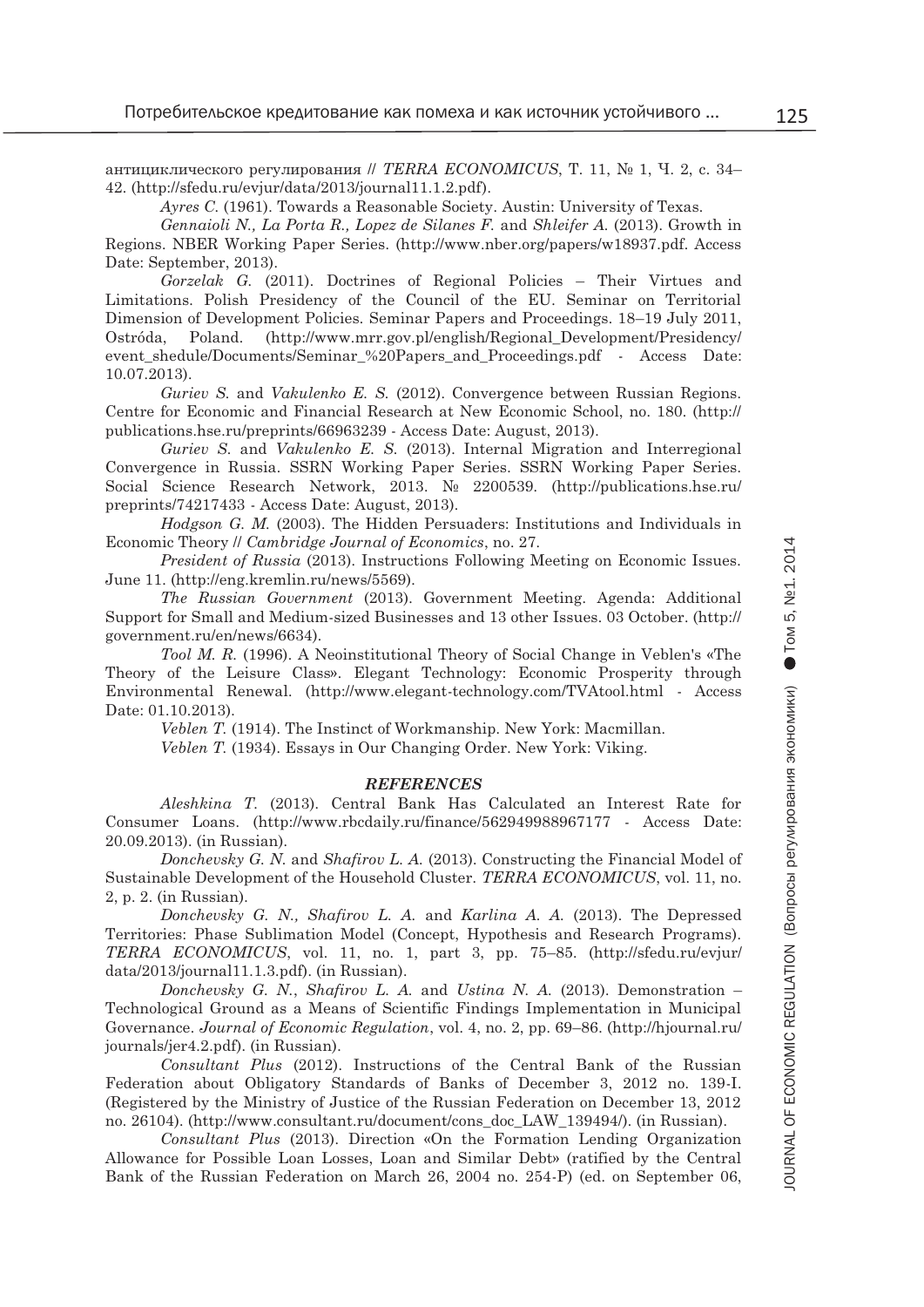2013) (Registered by the Ministry of Justice of the Russian Federation on April 26, 2004 no. 5774). (http://www.consultant.ru/document/cons\_doc\_LAW\_152449/). (in Russian).

*Ministry of Regional Development of the Russian Federation* (2013). Board Decision «On the Results of work of the Ministry of Regional Development of the Russian Federation in Strategic and Territorial Planning in the Russian Federation for 2012 and on the Propositions for 2013». February 20. (http://www.minregion.ru/upload/ documents/2013/03/190313-prot-r.pdf - Access Date: 18.08.2013). (in Russian).

*Ministry of Finance of the Russian Federation* (2013). Monitoring of the Local Budgets for 2012. (http://www1.minfin.ru/ru/reforms/local\_government/monitoring/ - Access Date: 25.05.2013). (in Russian).

*Mikhailova T. N.* (2011). Geography is not Destiny! (Comment on «Siberian Curse» by F. Hill and Gaddy). *Journal of Institutional Studies*, vol. 3, no. 1, pp . 97–103. (http://ecsocman.hse.ru/data/2011/05/13/1267066940/JIS-3.1-8.pdf). (in Russian).

*OECD*. Income. Introductory Material. (http://www.oecdbetterlifeindex.org/ru/ topics/income-ru/). (in Russian).

*Annex 1 to the resolution of the Regional Tariff Service of the Rostov Region,* 30 November, 2011 no. 23/4. Tariffs of Heat Energy Provided by the Heating Supply Companies for Consumers and Other Heating Supply Companies of the Rostov Region, for the Period from January, 01, 2012 up to June, 30, 2012. (http://rst.donland.ru/Data/ Sites/18/media/postanov/0\_2011/23/23\_4прил1.pdf - Access Date: 30.06.2013). (in Russian).

*RBC* (2013). Inhabitants in Monotowns Are to Be Paid for Moving // *RBC*, November. (http://top.rbc.ru/economics/13/11/2013/888326.shtml). (in Russian).

*The Regional Tariff Service of the Rostov Region* (2012a). *Resolution* no. 48/84 from 30.11.2012 «On Tariffs Setting for the Goods and Services of the Joint-stock «Don Water Company» (Primary State Registration Number 1096195002309), Providing Services in Water Supply, Sanitation and Sewage Treatment, for 2013». (http:// rst.donland.ru/Data/Sites/18/media/postanov/0\_2012/48/48\_84(сприл)1.pdf - Access Date: 30.06.2013). (in Russian).

*The Regional Tariff Service of the Rostov Region* (2012b). *Resolution* no. 52/3 from 19.12.2012 «On tariffs Setting for the Heat Energy Provided by the Heating Supply Company for Consumers and Other Heating Supply Companies in Town of Gukovo, Rostov Region». (http://rst.donland.ru/Data/Sites/18/media/postanov/0\_2012/52/52\_3.pdf - Access Date: 30.06.2013). (in Russian).

*The Regional Tariff Service of the Rostov Region* (2012c). *Resolution no.* 52/7 December, 19, 2012. «On Tariffs Setting for the Heat Energy Provided by the Heating Supply Companies for Consumers and Other Heating Supply Companies in Rostov-on-Don». (http://rst.donland.ru/Data/Sites/18/media/postanov/0\_2012/52/52\_7.pdf - Access Date: 30.06.2013). (in Russian).

*Sinyaeva Yu.* (2013). Special Financial Conditions Can Be Created for Agglomerations. (http://www.rbcdaily.ru/economy/562949986479525 - Access Date: 08.04.2013). (in Russian).

*The Central Bank of the Russian Federation* (2012). Financial Market Review. Bank of Russia Annual Report for 2012, issue no. 74. Moscow: Research & Information Department of the Central Bank of the Russian Federation. (http://www.cbr.ru/ analytics/fin\_r/fin\_mark\_2012.pdf?pid=finmarket&sid=ITM\_49584 - Access Date: 30.05.2013). (in Russian).

*Shafirov L. A.* (2013a). Improving the Social Efficiency of Lending to Individuals as Sustainable Development Imperative. *Journal of Economic Regulation*, vol. 4, no. 1, pp. 124–134. (http://hjournal.ru/journals/jer4.1.pdf). (in Russian).

*Shafirov L. A.* (2013b). Contemporary Boom of Russia Consumer Lending: Improving the Efficiency of Social Lending as a Measure of Countercyclical Regulation. *ТЕRRА ECONOMICUS*, vol. 11, no. 1, p. 2, pp. 34–42. (http://sfedu.ru/evjur/data/2013/ journal11.1.2.pdf). (in Russian).

*Ayres C.* (1961). Towards a Reasonable Society*.* Austin: University of Texas.